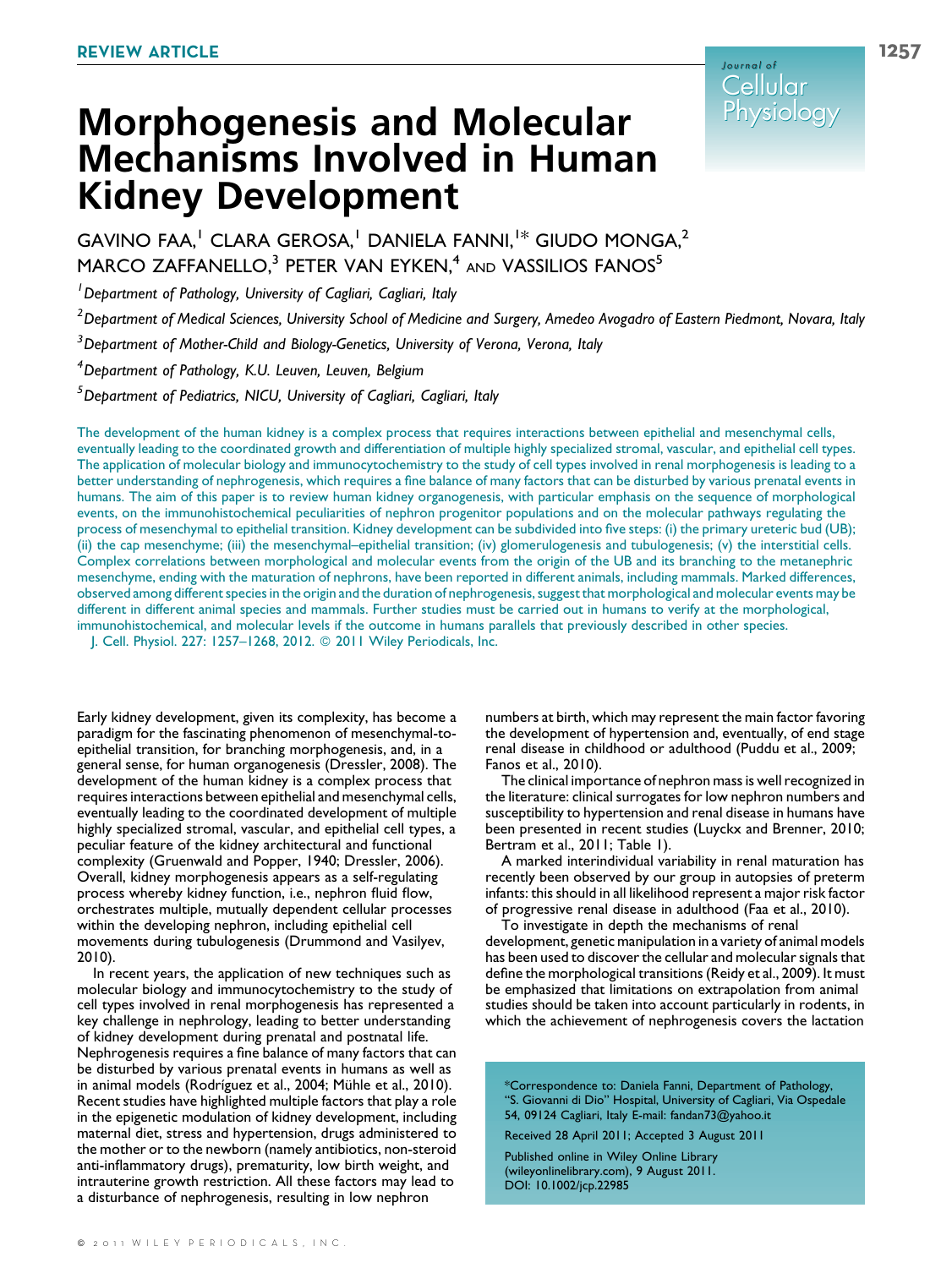TABLE 1. Clinical surrogates for low nephron number and susceptibility to hypertension and renal disease in humans (from Luyckx and Brenner, 2010; mod)

1 Low birth weight; ELBW; VLBW 2 Preterm birth 3 Short stature 4 Reduced kidney volume (ultrasound) 5 Low kidney mass (scintigraphy) 6 Glomerulomegaly (biopsy) 7 Gene polymorphisms: PAX2, RET 8 IDM

LBW, low birth weight; ELBW, extremely low birth weight; VLBW, very low birth weight; IDM, infant diabetic mother.

period, whereas it normally ends before birth at 35–36 weeks of gestation in humans (Symonds et al., 2009).

The aim of this paper is to review human kidney organogenesis, with particular emphasis on the sequence of morphological events which, starting from the indifferentiated intermediate mesenchymal cells and from their cross-talking with the elongating and branching ureteric bud (UB), eventually give origin to the complexity of the mature human kidney. In particular, we shall focus on morphological and immunohistochemical peculiarities of nephron progenitor populations and on the molecular pathways regulating the process of mesenchymal-to-epithelial transition, the main development responsible for the origin of the nephron, the functional unit of the kidney.

Progress in our understanding of the cellular and molecular mechanisms of kidney development may provide methods for improved diagnosis of renal anomalies and, hopefully, targets for prevention and treatment of childhood kidney disease (Reidy et al., 2009).

# Historical Notes

The first studies on the sequence of events regulating human nephrogenesis go back to 1842, when Bowman (1842) first described the ''invagination'' of the capillary tuft inside the developing nephron, originating the immature glomerulus and the capsule. The early phases of renal development in the human embryo were better defined by Golgi (1889), who first described the ''S-shaped'' bodies as one of the early structures that originate the glomerular capsule. According to Golgi C., the contemporary development of blood vessels and ''S-shaped'' tubules is at the basis of glomerulogenesis. The intimal and complex interactions between epithelial cells and the capillary tuft give rise, according to Golgi, to the mature tuft. Herring (1900) first surmized that the nephron might originate from a nest of undifferentiated mesenchymal-like cells and not from the branching UB. In addition, he identified the ''comma'' bodies as the precursors of the ''S-shaped'' bodies, and described the multiple steps of the differentiation of the cells lining the glomerular capsule, eventually differentiating into parietal cells and mature podocytes.

Zimmermann (1933) revealed the intimate relationships among the endothelial cells, the basal membranes, and the invaginated capsular epithelial cells, and named as mesangial cells the fibroblast-like cells interposed between the capillaries. Noel and Pigeaud (1932) hypothesized that the tuft may originate from a nodule of metanephric blastema in contact with an S-shaped tube. According to the latter authors, the tuft and the glomerular capsule should be considered, at their origin, two separate entities, which subsequently fuse, thus originating the mature glomerulus. Montaldo and Murri (1958) studied the relationship between the glomerular capillaries, the epithelial cells surrounding the glomerular capillaries and the mesangial cells at their basis. Montaldo also hypothesized that basal membranes might originate from the synthetic activity of both

epithelial and mesangial cells. Hall (1956) first studied the ultrastructure of the glomerulus in the developing kidney of the rat and described the differentiation of the inner cells of the capsule toward mature podocytes. Moreover, he revealed the complex structure of the basement membrane and its subdivision into inner and outer lamina rara and lamina densa. Kurtz (1958) applied electron microscopy to the study of human fetal kidneys and showed that the glomerulus originates from a nest of mesenchymal cells which differentiate into podocytes and endothelial cells, both contributing to the synthesis of the basal membrane. Benedetti and Marinozzi (1958) contributed to better knowledge of the mesangial cells during kidney development. They first hypothesized a common origin for mesangial and endothelial cells and suggested that mesangial cells might function as pericytes, regulating the caliber of glomerular capillaries. The hypothesis of Benedetti and Marinozzi was confirmed by Farquhar and Palade (1962) who first gave functional evidence of the existence of a ''third'' cell type in the renal glomerulus, the mesangium. In her PhD thesis, Lazorthes-Herland (1961) supported Herring's theory and clearly demonstrated that the entire glomerulus originates from the same mesenchymal progenitors.

## Stages of Kidney Development and Branching

The mature kidney of mammals is the final product of three embryonic excretory organs, i.e., the pronephros, the mesonephros, and the metanephros (O'Rahilly and Muecke, 1972). The metanephros takes origin from the UB, a branching epithelial tube originating from the Wolffian duct, and the mesenchymal cells which originate from the intermediate mesenchyme (Poladia et al., 2006) and are programmed to make epithelial precursors (Stark et al., 1994) in response to inductive signals from the UB (Schmidt-Ott et al., 2005; Dressler, 2008). The nephron and the collecting system have different developmental histories: the former arises from mesenchymal cells, which undergo mesenchymal–epithelial transition, whereas the latter forms from the reiterated branching of the UB (Constantini and Kopan, 2010; Rumballe et al., 2010).

The analysis of kidney development will be subdivided into five steps: (i) the primary UB; (ii) the cap mesenchyme; (iii) the mesenchymal–epithelial transition; (iv) glomerulogenesis and tubulogenesis; (v) the interstitial cells.

# The Primary Ureteric Bud

The complex process of human nephrogenesis develops from the primary nephric duct, also known as the common mesonephric duct, or Wolffian duct, which represents the first epithelial component of the human urogenital system. The primary UB originates at the posterior end of the Wolffian duct as a solid aggregate of epithelial cells that proliferate, migrate, and progressively invade the surrounding metanephric mesenchyme (Watanabe and Costantini, 2004; Fig. 1).

Preliminary data we have obtained indicate that MUC 1 is able to discriminate between committed and uncommitted cap mesenchymal cells (Locci, unpublished data).

In humans, the development of the UB from the Wolffian duct begins at the 28th day of gestation (Yosypiv, 2008). It branches in a highly reproducible manner, and the nephron formation is induced at each of its tips. These branches will form the collecting system, including collecting ducts, renal pelvis, ureter, and bladder trigone (Reidy and Rosenblum, 2009). Numerous factors expressed in a specific spatial and temporal pattern play a role in the UB origin, elongation, and branching (Constantini, 2006). Multiple gene regulatory networks have been reported to act either as inducers (c-Ret, ETv4, ETv5, GDNF, SOX8, SOX9, Wnt11, Angiotensin II, FGFR1, FGFR2,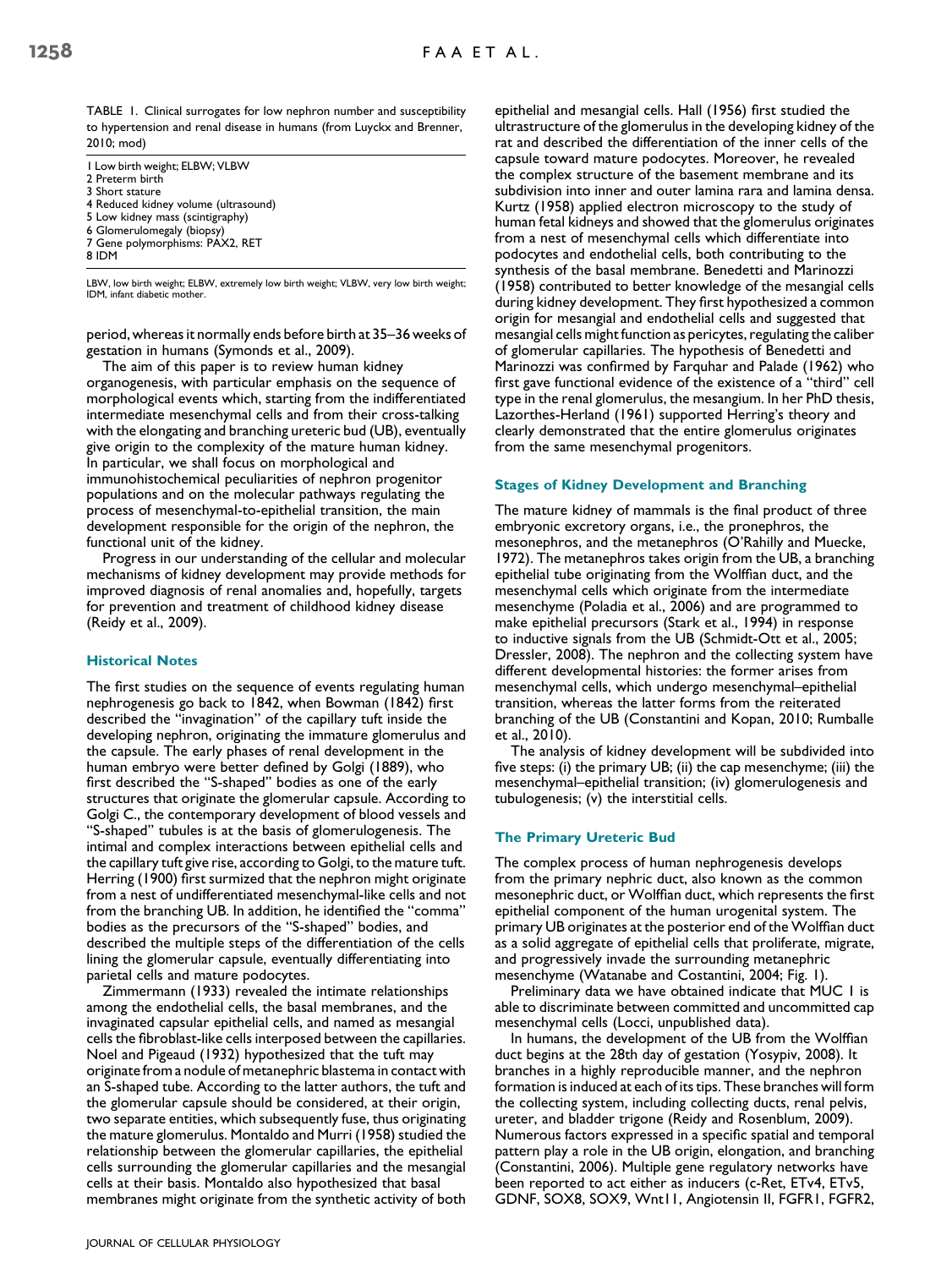

Fig. 1. Schematic representation of interactions between branching UB tips and the metanephric mesenchyme.

FGF8, p53, MMP-9, Cofilin1, Destrin, AT1R, AT2R, and PAX2), or inhibitors (Spry1, class 3 semaphorins, Robo2, Slit2, BMP4, FoxC1, and FoxC2; Yosypiv, 2008).

The GDNF/c-Ret/Wnt1 pathway is considered the major positive regulator of UB development. The c-RET signaling pathway plays multiple crucial roles during human kidney development. Its earliest role is evident in the Wolffian duct, where it promotes cell movements that give rise to the first UB tips. The correct outgrowth from the primary UB domain is essential for further kidney development, as shown by the perinatal lethality due to bilateral renal agenesis in RET knock-out mice (Jain, 2009). A further role of RET in kidney morphogenesis is well evidenced by the fact that kidneys developing in the absence of GDNF/RET display severe branching abnormalities (Michos et al., 2010).

A significant role within the c-RET signaling pathway is played by SOX genes, a family of important developmental regulators, which are expressed at the tips of the growing UB, where they direct epithelial branching. Their relevance is highlighted by the occurrence of severe kidney defects, ranging from renal hypoplasia to renal agenesis, in SOX8/9 double mutants (Schedl et al., 2010). Lastly, a balanced action of RET tyrosine kinase on distal ureter maturation controls the fine tuning of the ureter/bladder connection (Uetani et al., 2009).

The glial cell-line-derived neurotrophic factor (GDNF) is secreted by the metanephric mesenchyme under control of the transcription factor PAX2 (Brophy et al., 2001; Majumdar et al., 2003; Constantini, 2006), and interacts with the c-Ret tyrosine kinase receptor expressed on the UB tip cells to induce branching (Pachnis et al., 1993). The activity of the GDNF/c-Ret/Wnt1 pathway is inhibited by Spry1, a critical regulator of GDNF/RET-mediated kidney induction (Basson et al., 2005). GDNF has been shown to drive arborization in culture cells and, when applied near the Wolffian duct, to induce the production of supernumerary UBs (Sainio et al., 1997). A number of genes whose expression is induced in the UB by GDNF has been identified, including two ETS transcription factors, Etv4 and Etv5: these factors are required for Wolffian duct cell movements that give rise to the UB, as well as for later UB growth and branching (Lu et al., 2009).

The role of GDNF in early kidney development has been evidenced in knock-out mice, where the lack of GDNF blocks the development of the UB (Pichel et al., 1996; Sanchez et al., 1996; Moritz et al., 2008).

PAX2 and PAX8 expression is necessary for morphogenesis and guidance of the primary nephric duct in the early phases of kidney development (Grote et al., 2006; Fig. 2) and protects



Fig. 2. Main molecular pathways involved in the origin of the primary UB from the Wolffian duct.

nephron progenitor cells during nephrogenesis (Benetti et al., 2007). Several data suggest that PAX2 is also involved in nephron regeneration in some animals, such studies on the adult zebrafish. Following gentamicin-induced renal injury, renal stem cells have been shown to coalesce to form mesenchymal clusters that express PAX2, and then epithelialize into renal vesicles, which give rise to primitive nephrons that fuse with pre-existing renal tubules (Hopkins et al., 2010). Again, aminoglycosides are able to inhibit UB branching in the fetus, when administered antenatally, thus inducing at birth a reduced number of nephrons (Gilbert et al., 1996).

Moreover, human adult kidney tubule cells (HK2s) in vitro, when treated with the histone deacetylase inhibitor valproic acid, showed a functional conversion to renal progenitors, and underwent an epithelial-mesenchymal transition, by means of the re-expression of high PAX2 levels (Hopkins et al., 2010). Studies on PAX genes in kidney development suggest that decreased PAX2 protein levels, due to its mutation, cause an excessive amount of apoptosis in the UB tips, followed by loss or paucity in UBs (Ostrom et al., 2000; Eccles et al., 2002; Cohen et al., 2007). The PAX2 gene is normally expressed in the mesonephric duct, in UB cells, in the condensing cap mesenchyme and in early epithelial structures derived from the process of mesenchymal–epithelial transition, and is quickly downregulated as the tubular epithelium matures (Dressler et al., 1990). An altered expression of PAX2 in the fetal kidney has been reported following a maternal low protein diet (Welham et al., 2005), after exposure to dexamethasone (Singh et al., 2007) and as a consequence of accelerated neonatal growth (Simeoni et al., 2011).

The involvement of the renin-angiotensin system (RAS) has been proposed in the regulation of the development of the UB (Yosipiv, 2004; Song et al., 2010a,b). According to this hypothesis, angiotensin II produced by stromal cells stimulates UB branching, upregulating PAX2 via AT2R. Moreover, angiotensin II, acting via the AT1R, may down-regulate the Spry1 expression (Yosypiv, 2008). The RAS gene mutations determine a spectrum of anomalies of the renal collecting system in humans and in mice, due to defects in UB branching (Yosypiv, 2008; Song et al., 2010b).

Class 3 semaphorins are involved in UB branching. They are a family of guidance proteins involved in branching morphogenesis of epithelial structures. Semaphorin3a (Sema3a) is expressed in UB cells throughout kidney development, and participates in patterning the UB tree as an essential and negative regulator of UB branching. Its inhibitory effects on UB growth and branching involve its ability to downregulate GDNF signaling, to inhibit the vascular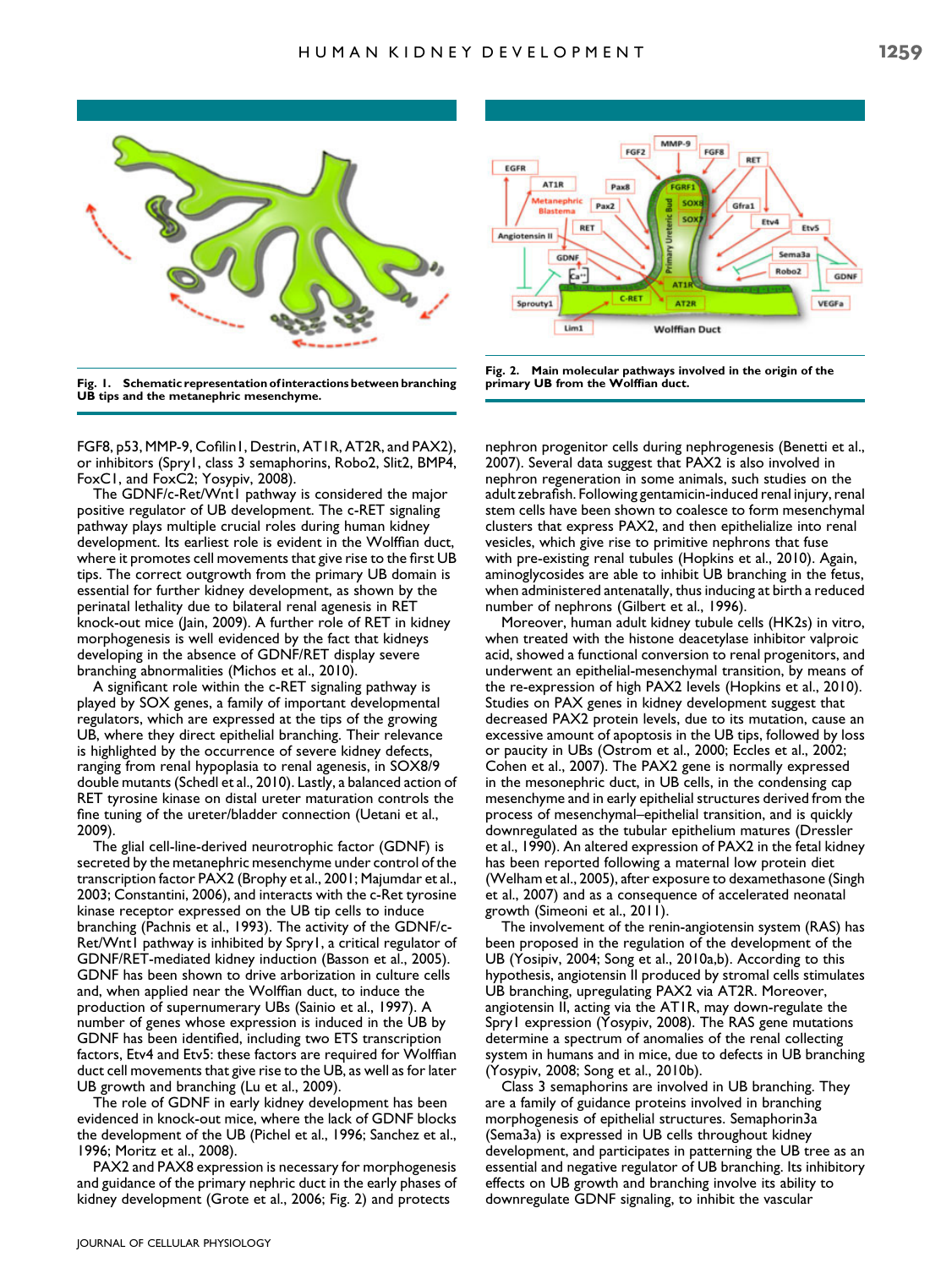endothelial growth factor-A (VEGF-A), and to decrease the activity of the Akt survival pathway (Reidy et al., 2009).

The fibroblast growth factor (FGF) was also found to be fundamental for early kidney formation and critical for ureteric branching (Fig. 2). The role of FGF in nephrogenesis was first suggested by its expression in the rat metanephric mesenchyme as an inducer of early events in renal development, which maintain the survival of metanephric mesenchymal cells (Perantoni et al., 1995) through the interaction between FGF2 and BMP7, a member of the bone morphogenic protein family (Dudley et al., 1999). FGF receptors (FGFRs) are expressed in the UB cells: they are critical mitogens in the development of multiple organs, and deletion of FGF ligands and receptors are embryonic lethal. The crucial role of FGF signaling in kidney development was better explained by showing that conditional knockout of FGFR1 and FGFR2 in the rat led to severe dysgenetic effects, cystic alterations, inability of the UB to elongate or branch and renal agenesia (Poladia et al., 2006). Conditional deletion of murine FGFR1 and 2 in metanephric mesenchyme leads to renal agenesis, with unbranched UBs (Hains et al., 2008).

Recently, a role for p53 has been hypothesized in the regulation of metanephric development on the ground of a spectrum of congenital anomalies of the kidney and urinary tract, including UB ectopia and delayed branching of the UB in p53 knockout embryos (Saifudeen et al., 2009).

Matrix metalloproteinases, particularly MMP-9, are produced in the early stages of renal morphogenesis and are required to enable developing collecting tubules to invade the surrounding metanephric mesenchyme (Lelongt et al., 1997).

Development, growth, and branching of the UB requires many cellular changes, including migration and changes in shape that involve the actin cytoskeleton (Short et al., 2010). Recent studies have clearly shown the role of actin depolymerizing factors, Cofilin1, and Destrin, in normal growth and branching of the UB. The simultaneous lack of both genes in mouse embryos resulted in the arrest of branching morphogenesis at an early stage, with disruption of normal epithelial organization of the UB cells and defects in cell migration (Kuure et al., 2010).

Similarly to the kidney, a reduced arborization of the developing structures during a pathological process is observed in other organs, such as the brain and the lung (Fanos, 2011 in press).

## The Cap Mesenchyme

While epithelial cords originating from the UB are branching into the metanephric mesenchyme, some metanephric mesenchymal cells, including self-renewing progenitor cells (Boyle et al., 2008), condensate and aggregate around the tips of epithelial branches, transforming themselves into the cap mesenchymal cells (Sariola, 2002; Rosenblum, 2008). Cap mesenchyme progressively undergoes mesenchymal-toepithelial transition (Stark et al., 1994; Kispert et al., 1998), which will form most of the epithelia of the nephron (Carroll et al., 2005; Fig. 3a,b).

The molecular phenotype of renal progenitor cells has been identified by comparing the expression pattern of the metanephric mesenchyme to that of the adjacent intermediate mesoderm in the mouse at embryonic day 10. Challen et al. (2004) identified CD24 as an early metanephric mesenchymespecific marker. Recent immunohistochemical studies on stem cell markers in the human fetal kidney evidenced the adhesion molecule NCAM exclusively localized in the metanephric mesenchymal cells and in its nephron progenitors derivative, whereas EpCAM, an epithelial surface marker absent from the metanephric mesenchyme, increased its expression along nephron differentiation (Metsuyanim et al., 2009). Moreover, the intermediate mesoderm is characterized by the expression of few other molecular markers, including the Lim-type homeobox gene, Lhx1 (Barnes et al., 1994; Dressler, 2009). A transcription factor complex, including Eya1 and Six1, is required for the initial specification of the metanephric mesenchyme from the intermediate mesoderm, at the caudal end of the urogenital ridge (Li et al., 2003), as shown by the abnormal apoptosis of organ primordia and kidney absence (Xu et al., 1999).



Fig. 3. a:Schematic representation of theprocess ofmesenchymal–epithelial transition (MET): capmesenchymal cellsoriginPTA, renal vesicles, comma-bodies, S-shaped bodies and, eventually, glomeruli. b: Nephrogenesis in human fetal kidney (11 weeks of gestation): arrows indicate the metanephric mesenchyme giving rise to cap mesenchymal cells around the tips of Y-shaped UB branches.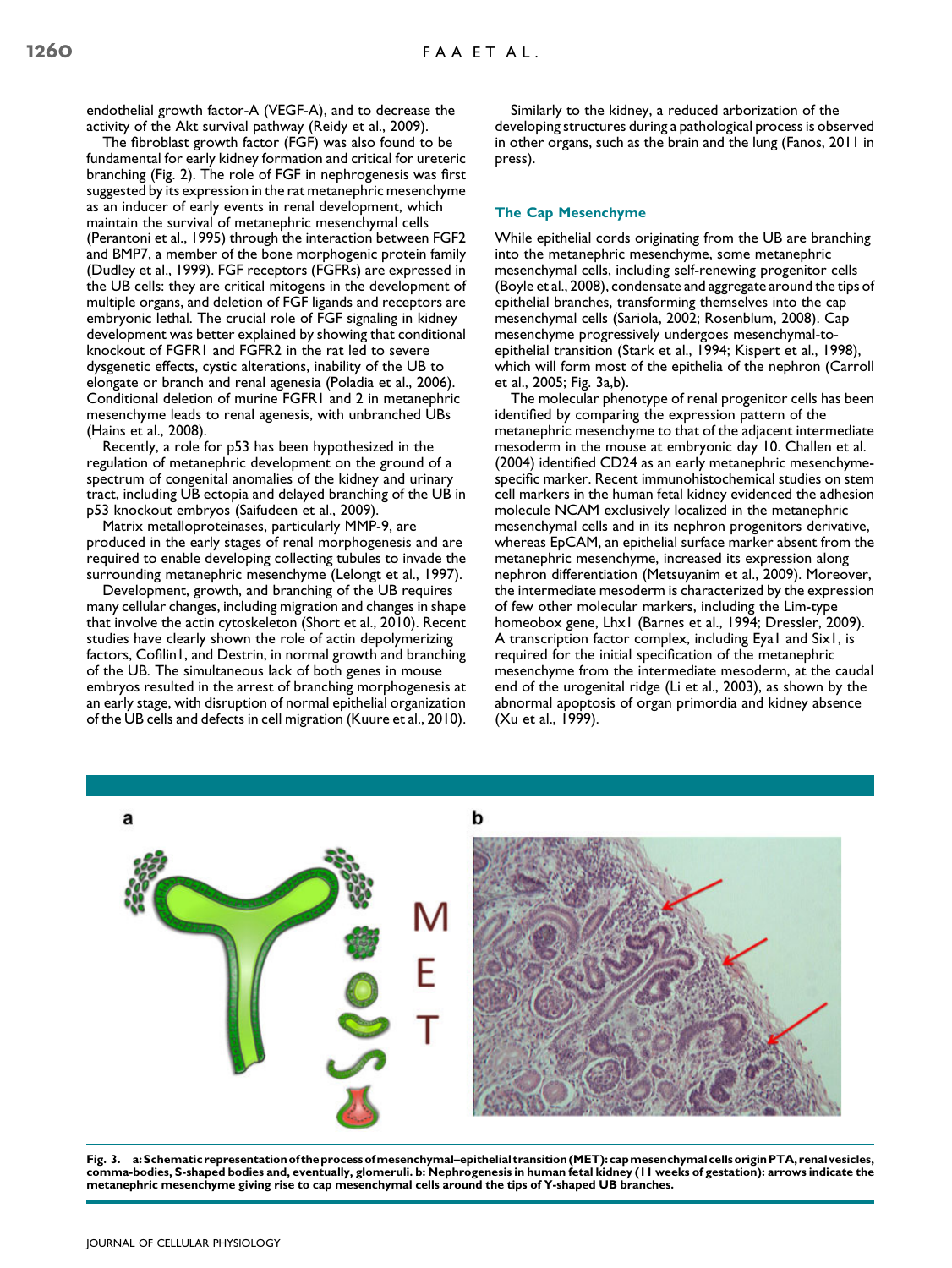Two gene products are mainly involved in the process of metanephric mesenchyme differentiation toward the cap mesenchyme, PAX2 and Wnt4. PAX2 is probably the most important, being highly expressed at the tip of the UB, in the surrounding condensing mesenchyme and in the renal vesicle (Batchelder et al., 2009). It probably plays a double, and in some way, an opposite role. Indeed, while it induces the differentiation of the metanephric mesenchyme toward the nephron lineage, giving rise to the cap mesenchymal cells, it blocks the differentiation of the progenitor cells toward the non-nephron lineage, thus downregulating the generation of the nephrogenic interstitium (Fig. 4). According to this interpretation, PAX2 might be fundamental in fixing the epithelial phenotype within the metanephric mesenchyme, thus imprinting an epithelial fate by the activation of epithelia-specific genes and by the repression of non-epithelial ones, in such a way establishing a developmental boundary between the nephron and non-nephron lineages (Tamimi et al., 2008).

The condensed cap mesenchyme is hypothesized to generate a population of stem progenitor cells at the periphery of the nephrogenic zone in the developing kidney (Bard et al., 1994; Plecineanu et al., 2010; Boyle et al., 2008). Multipotent renal progenitor cells in the embryonic kidney strongly expressing Sall1 (Fig. 5) are able to form colonies (Osafune et al., 2006). Sall1-positive progenitor cells have been shown to partially reconstitute a three-dimensional kidney structure in an organ culture setting (Nishinakamura, 2008). These stem-like cells are also marked by the expression of Six2 (Kobayashi et al., 2008), a transcription factor responsible for maintaining cells in a progenitor state and for inhibiting their differentiation (Self et al., 2006).

The Six2-positive and Osr1-expressing cap mesenchymal cells surrounding the UB tips represent the nephron progenitor population of the metanephros (Kreidberg, 2010; Fig. 5) and give rise to all segments of the uriniferous tubule with the exception of the collecting ducts. Functional inactivation of the homeobox gene Six2 results in premature and ectopic differentiation of mesenchymal cells into epithelia, followed by depletion of the progenitor cell population within the metanephric mesenchyme. Failure to renew the mesenchymal cells results in severe renal hypoplasia (Self et al., 2006). The cessation of nephrogenesis, occurring at 35–36 weeks in humans or postnatal week 1 in rodents, arises from the terminal

commitment of this progenitor field to nephron formation. It follows that, in humans, no new nephrons arise after birth, hence no postnatal renal stem cell is capable of true nephron differentiation. This may have outstanding relevance in clinical practice.

The zinc finger protein Sall1 is essential for UB attraction toward the mesenchyme: it is strongly expressed in the metanephric mesenchyme by multipotent nephron progenitors which form colonies and originate the cap mesenchyme, upon Wnt4 stimulation (Nishinakamura, 2003). The essential role of Sall1 in kidney nephrogenesis has been shown in deficient Sall1 mice, which die in the perinatal period with kidney agenesia (Nishinakamura and Takasato, 2005).

Recently, Ho et al. (2010) showed that MicroRNAs (miRs) miR-10a, miR-106b[no virgola] and miR-17-5p promote the survival of nephron progenitors cap mesenchymal cells by downregulating the expression of the pro-apoptotic protein Bim. MiRs promote survival of nephron progenitors, thus determining nephron endowment during kidney development by increasing the nephron number at birth. Podocyte specific deletion of dicer, the most important miRNA-processing enzyme, has been shown to result in severe alterations of cytoskeletal dynamics (Harvey et al., 2008), leading to rapid glomerular and tubular injury (Ho et al., 2008) and eventually inducing glomerulosclerosis (Shi et al., 2008).

WT1 has been proposed as a master control gene that regulates the expression of a large number of genes that have a critical role in kidney development (Kreidberg, 2010), as shown by the occurrence of renal agenesis in mouse embryos when it was lacking (Kreidberg et al., 1993). The WT1 expression increases in the cap nephrogenic progenitors and promotes differentiation toward the epithelial phenotype. It encodes a zinc finger protein that acts both as an RNA binding protein and as a transcription factor that binds to several target genes, including members of the bone morphogenic protein family (Bmp 4, Smad 4) and Hedgehog (Smo, Hhat) pathways, as well as PAX2, VEGF-A, and Sall1 (Kreidberg and Hartwig, 2008; Hartwig et al., 2010). Recent studies have identified a new set of WT1 target genes suggesting a broad role for WT1 in the epigenetic regulation of gene expression during kidney development (Kreidberg, 2010).

Recent data from our group confirm in the human kidney the relevant role played by WT1 during nephrogenesis. Its



Fig. 4. Differentation of the metanephric mesenchyme.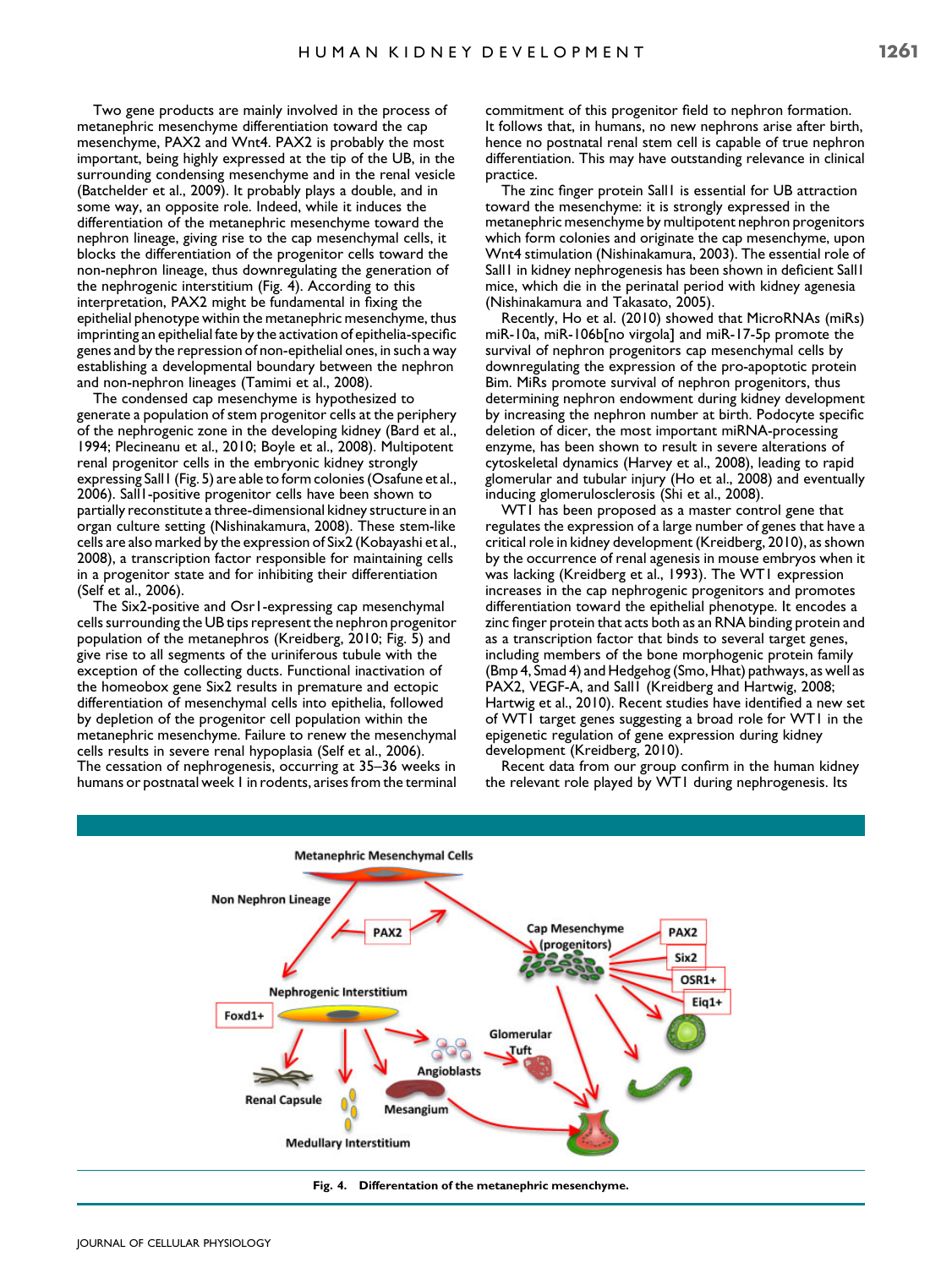

Fig. 5. Schematic representation of the main molecular pathways involved in the interaction between cap mesenchyme and the UB tip cells.

expression pattern suggests a main role in the regulation of the process of mesenchymal–epithelial transition and in maturation of podocytes (Fanni et al., 2011).

Among the aforementioned target genes for WT1, an important role has been assigned to Bmp-7 (Gai et al., 2009), which has been reported to be highly expressed during early embryonic kidney development in the renal progenitor cells (Dudley et al., 1995; Luo et al., 1995), in the UB cells and, eventually, in mature podocytes (Kazama et al., 2008). The role of Bmp-7 in nephron growth and differentiation and, in particular, in kidney stem cell survival, has been better clarified in the Bmp-7 null embryos which showed poorly developed kidneys characterized by oligonephronia, mainly due to the premature loss of the progenitor population (Dudley et al., 1995; Luo et al., 1995).

A member of the FGF family, FGF8, is highly expressed in the cap mesenchyme condensating in the pre-tubular aggregates (PTA) around each branch of the UB, and may play an important role in nephron induction and maintenance of the renal progenitor population in the cap mesenchyme (Perantoni et al., 2005). FGF8 is also required for cell survival at distinct stages of nephrogenesis and for regulation of gene expression in nascent nephrons (Grieshammer et al., 2005).

# Mesenchymal-Epithelial Transition

The complex process of transition from spindle-shaped mesenchymal cells toward epithelial cells with adherens junctions, better known as mesenchymal–epithelial transition, occurs in the cap mesenchymal cells, the self-renewing progenitor cells located around the UB tips. Epithelial differentiation involves morphological changes, from a comparatively disordered mesenchyme to an organized simple epithelium (Fig. 6). Morphological changes in progenitor cells are paralleled by the activation of a large number of ''epithelial'' genes, including genes encoding for cytokeratins, desmosomal components, adherens and tight junctions, basementmembrane collagens, laminin types, and, conversely, by the inactivation of ''mesenchymal'' genes, including those encoding for vimentin and collagen (Kispert et al., 1998; Carroll et al.,



Fig. 6. Main molecular pathways regulating the early phases of mesenchymal–epithelial transition.

2005). This complex process likely occurs in a defined order, controlled by the new transcription factors activated at this time (Davies et al., 1999).

A critical phase during nephrogenesis is the transition between the aggregation process, which gives rise to the cap mesenchyme and the pre-tubular clustering (Fig. 7), and the epithelial transformation. During the progression from the cap mesenchyme toward the renal vesicle (Fig. 8), marked changes have been described as concerns gene expression. In particular, Six2 and Cited2 showed a decreased expression, whereas Lhx1 and the FGF8 expression was found to progressively increase (Brunskill et al., 2008). Wnt-4 has the ability to induce the mesenchymal-to-epithelial transformation of the PTA of cap mesenchymal cells to become the renal vesicles (Kispert et al.,



Fig. 7. Nephrogenesis in human fetal kidney (11 weeks of gestation): PTAs.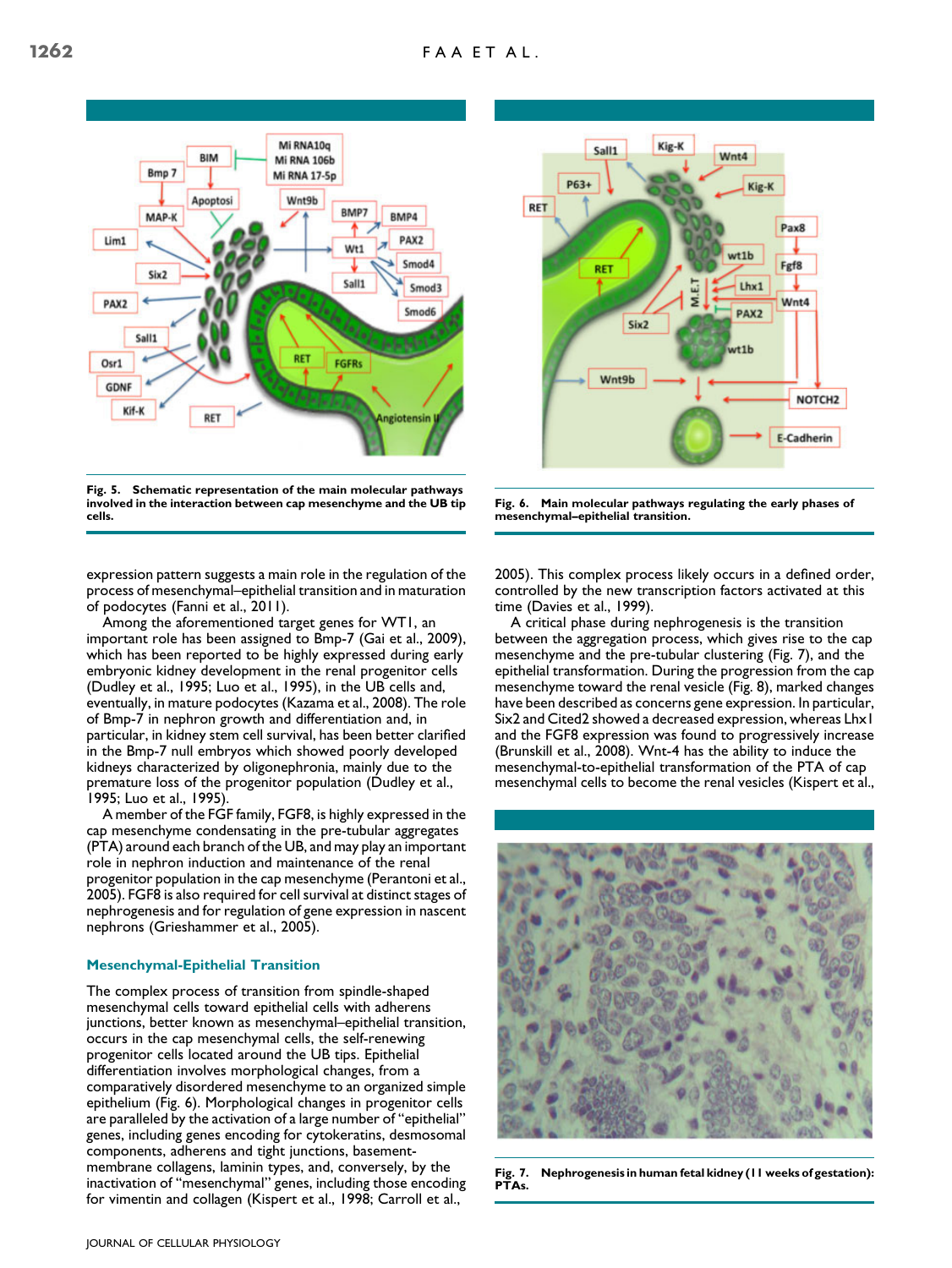

Fig. 8. Nephrogenesis in human fetal kidney (11 weeks of gestation): renal vesicle.



Fig. 10. Nephrogenesis in human fetal kidney (11 weeks of gestation): S-shaped body.

1998). During the process of aggregation, cap mesenchymal cells express increasing amounts of the signaling moleculeWnt-4, in an autocrine positive feedback loop, so that Wnt-4 signals drive Wnt-4 expression further, thus regulating the progressive epithelial transformation of cap mesenchymal cells (Stark et al., 1994; Fig. 6). Cap mesenchymal cells respond to Wnt-4 signaling by differentiating into the renal vesicle, a simple tubule undergoing extensive growth, segmentation, and differentiation that will end with the origin of the mature proximal nephron (Figs. 8–10; Park et al., 2007). This process was confirmed by the failure to generate epithelial renal vesicles in Wnt-4 mutants (McMahon et al., 2008). The Wnt4 expression is closely related to the FGF8 expression, since inactivation of FGF8 in early mesoderm results in the absence of Wnt-4 (Perantoni et al., 2005).



Fig. 9. Nephrogenesis in human fetal kidney (11 weeks of gestation): Comma shaped body.

Mesenchymal–epithelial transition occurs under epigenetic control: cap progenitor cells exhibit a bivalent histone methylation signature, characteristic of pluripotent cells, while further stages of the epithelial differentiation are marked by epigenetic modifications, including loss of repressive marks and gain of new activation marks on the PAX2 promoters (El-Dahr et al., 2010).

Very little research has focused on the relationship between differentiation of the cap mesenchymal cells during kidney development and the conditions the fetus encounters in the uterus, including the kind of nutrition, pollutants, drugs, and infections the mother is exposed to, and fetal hypoxia. Recent research indicates that the major effect of fetal hypoxia is represented by a block in the process of the epithelial-tomesenchymal transition occurring in the cap mesenchyme, mediated by the down-regulation of Wnt-4 (Wilkinson et al., 2010). An hypoxia-induced block in the differentiation of cap mesenchyme may lead to a lesser degree of UB branching and failure to develop nephron structures, ending in a reduction in nephron number and kidney size.

#### Glomerulogenesis and Tubulogenesis

Most nephrons in human kidneys are endowed with 36 weeks of gestation (Ho et al., 2008). Their number ranges from 300,000 up to 1,800,000 per kidney, due to both genetic and environmental causes occurring during pregnancy and largely not fully defined (Georgas et al., 2009).

Several genes are involved in regulating the complex process of glomerulogenesis. Sema3a is an essential negative regulator of endothelial cell survival in developing glomeruli, and plays a crucial role in podocyte differentiation (Reidy et al., 2009). Indeed, Sema3a deletion resulted in trouble in renal vascular patterning, with an excess of endothelial cells, whereas its overexpression resulted in glomerular hypoplasia, characterized by glomerular endothelial cell apoptosis, delayed and abnormal podocyte foot process development, complete absence of slit diaphragms, and congenital proteinuria.

The renal vesicle may be considered the first epithelial structure originating from the cap mesenchyme (Fig. 8). Formation of a mature nephron requires segmentation and patterning of the renal vesicle, followed by fusion with the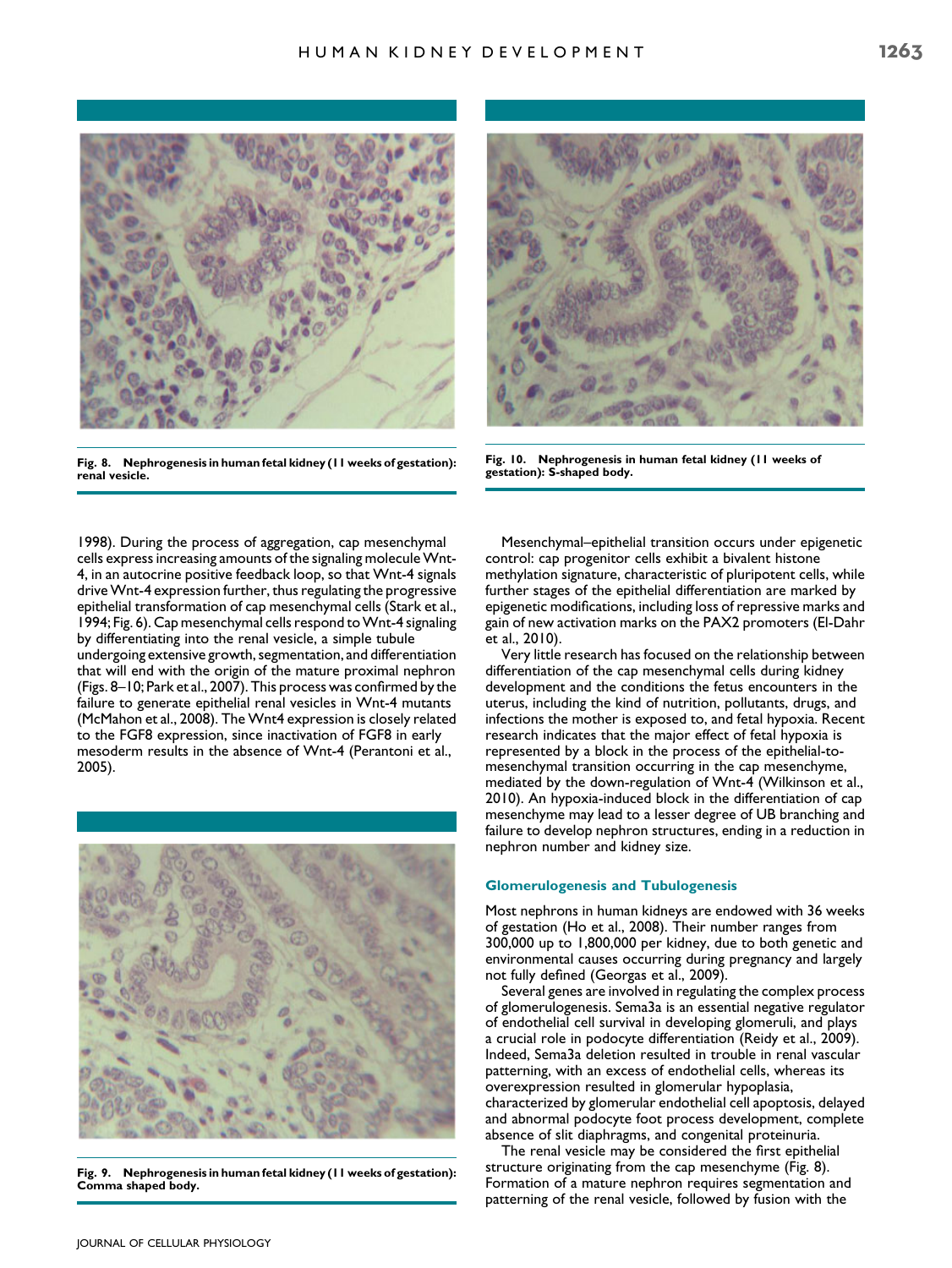

Fig. 11. Nephrogenesis in human fetal kidney (11 weeks of gestation): arrow indicates the fusion between the distal compartment of a S-shaped body and a collecting tubule originating from a branch of the UB.

ureteric component of the fetal kidney (Fig. 11) to form a patent contiguous uriniferous tubule (Georgas et al., 2009).

Four stages of nephron development have been defined: Stage I, corresponding to the appearance of the renal vesicle (Fig. 8); stage II, characterized by the transformation of the renal vesicle into the comma-shaped body (Fig. 9) and then into the S-shaped bodies (Fig. 10); stage III, also defined as the capillary loop stage (Fig. 11); stage IV, or the maturing nephron stage (Little et al., 2007; Fig. 12). The first stage is characterized by the progression of the mesenchymal–epithelial transition, with transformation of the solid pretubular aggregates of mesenchymal cells into roundish epithelial structures with a central lumen, the renal vesicles. At the molecular level, eight markers have been identified as specific of the cells of the distal renal vesicle, i.e., Dkk1, Papss2, Greb1, Dll1, Pcsk9, Lhx1, Bmp2, and Pou3f3, whereas two others, Tmem100 and Wt1, were strongly expressed in the proximal renal vesicle, probably reflecting the differential developmental programs of the proximal and distal cell populations in which renal vesicle cells may be subdivided at this stage of nephron differentiation (Georgas et al., 2009). In the second stage, clear segmentations of the renal vesicle give rise to the ''comma-shaped body'' and to the ''S-shaped body.'' At the stage of Comma-shaped body, the developing nephron may be subdivided into a proximal and a distal segment, characterized by the expression of intercellular adhesion molecules such as Cadherin-6 and E-cadherin. Recent data from our group clearly show the expression in the Comma- and s-shaped bodies of thymosin Beta 10, a member of beta thymosins, a family of peptides which play essential roles in many cellular functions (Gerosa et al., 2010).

Notch1, in concert with Notch2, has been shown to contribute to segmentation of the Comma-shaped body and to the origin of the S-shaped body (Surendran et al., 2010), which has been demonstrated to be organized into three segments, proximal, medial, and distal: the cells of the proximal segment further differentiate to form the parietal (Bowman capsule) and visceral (podocytes) epithelium of the glomerulus; those of the median segment give rise to the proximal tubules, whereas those of the distal segment drive the process of fusion with the collecting tubules (Georgas et al., 2009; Fig. 13). The third stage, the capillary loop stage, is characterized by the appearance and

development in the renal cortex of the primitive loop of Henle. Only during the fourth stage, following the subdivision of the medulla into outer and inner medulla, does the loop of Henle develop its medullary portion. During stage III, the renal vasculature undergoes rapid developmental changes, including the appearance of the glomerular capillary system, the differentiation of the presumptive endothelium of the renal corpuscle and the development of renal arteries and veins. Recent immunohistochemical studies, carried out in kidneys of human fetuses, clearly showed the absence of vascular markers such as CD31 and CD34 in primitive nephrons and their appearance, during the third stage, in the endothelial cells of the mature glomerular tufts (Fonseca Ferraz et al., 2008).

Stage IV is characterized by the final differentiation of the main components of the renal corpuscles and the tubular segments, including proximal tubules, the loop of Henle, distal tubules, and by development of the juxtaglomerular complex, macula densa, mesangium, and part of the afferent arterioles. During this stage, the renal interstitium differentiates into different components, including cortical, medullary, perihilar, and nephrogenic zone interstitia (Little et al., 2007).

Podocytes evolve from columnar epithelial cells and develop an arborized structure within the glomerulus, with their foot processes attached to the glomerular basal membrane. Par1, a member of the Partitioning defective protein family, is required for normal differentiation of podocytes by establishing and maintaining a polarized podocyte structure (Reidy and Tufro, 2011). Recently, a role in podocyte development has been proposed for CD10, which appeared to be highly expressed in the undifferentiated metanephric mesenchyme and, during differentiation, in precursors of podocytes and of Bowman capsule cells (Faa et al., 2011). Mesangial cells, which constitute approximately 30–40% of the glomerular cell population have been proposed to originate from the cap mesenchymal cells which originate the non-nephron lineage and are characterized by the expression of Foxd1 (Kobayashi et al., 2008). Over the years, numerous studies focused on determining the origin of mesangial cells have been carried out: although all the data suggest that mesangial cells migrate, together with endothelial cells, into the glomerulus from the outside, their origin could not be conclusively determined (Holthofer et al., 1995). A single hematopoietic stem cell has been demonstrated to differentiate into glomerular mesangial cells, thus supporting the hypothesis of the hematopoietic origin of the mesangium (Masuya et al., 2003), probably deriving from the granulocyte/macrophage lineage (Abe et al., 2005). The scarcity of studies on the mechanisms that differentiate cell types along the axis of the nephrogenic interstitium, including mesangial cells, may in large part be due to the fact that specific molecular and immunohistochemical markers distinguishing these early decision events are unavailable (Dressler, 2009).

Regional differentiation and maturation of the tubules is accompanied by a number of morphological changes, paralleled by changes in the activity of multiple transcription factors. Some components that have been shown to play a key role in the earlier stages of kidney development, e.g., PAX2, are progressively downregulated and disappear before tubule maturation (Dressler and Douglass, 1992). Regional differentiation and maturation of the renal tubules are accompanied by the increase in activity of multiple transcription factors, including WT-1 and PAX8.

This design of sequential steps in nephron development has been generally considered typical of all mammals. Recently, a paper by our group showed that piglet kidneys are characterized during nephrogenesis by peculiar morphological events, with marked differences compared with humans (Gerosa et al., 2011). Such information should be taken into account when experimental data in piglets are extrapolated to humans, especially for clinical purposes.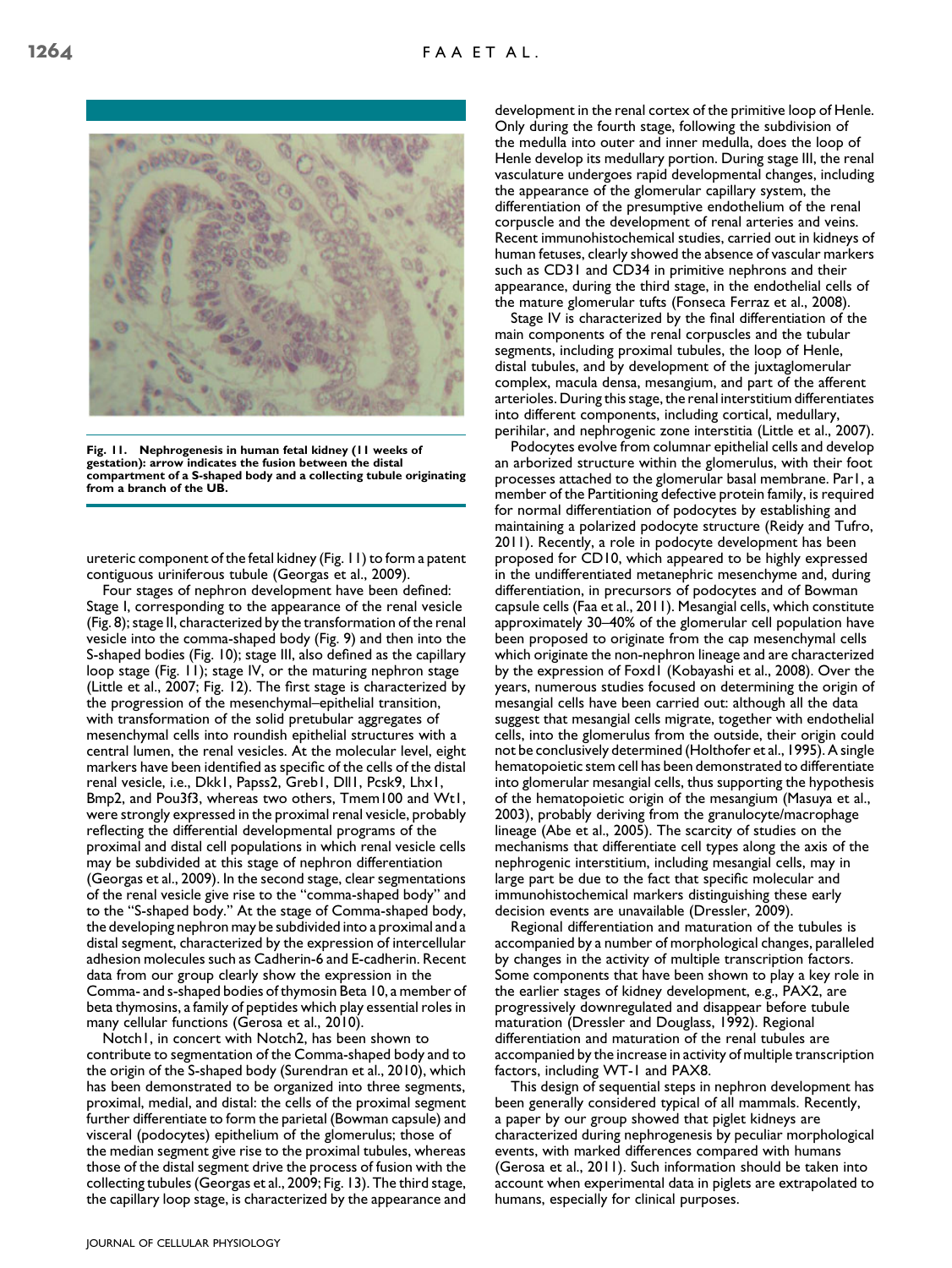

Fig. 12. Different phases of glomerulogenesis: (a) angioblasts (arrow) start to interact with the prossimal segment of a S-shape body; (b and c) differentiation between visceral and parietal epithelial cells parallels differentiation of vascular andmesangial cells; (d) advances stages of glomerular morphogenesis.

## The Interstitial Cells

Besides the Six2-positive cells of the cap mesenchyme (see above in The Cap Mesenchyme section), metanephric mesenchymal cells give origin to the Foxd1-positive cells, the first actors in the non-nephron lineage and a self-renewing progenitor population for the medullary interstitium, the renal capsule, putatively mesangium, and pericytes of the kidney (Kobayashi et al., 2008). The interstitial cell fate should be repressed by PAX2 which probably represents a developmental boundary between the nephron and non-nephron lineages, maintaining and favoring the nephron lineage. A number of subcomponents of the renal interstitium are defined early during kidney development, including cells located at the periphery of the developing organ that give rise to the renal capsule, fibroblasts, and resident macrophages (Little et al., 2007).

The gene encoding the T-box transcription factor Tbx18 is expressed in undifferentiated mesenchymal cells surrounding

the distal ureter stalk, which are able to differentiate into periureteral muscle fibers. The ureteric mesenchyme derives from a distinct cell population that is separated early in kidney development from the other mesenchymal cells of the renal system (Kispert et al., 1998). Several genes, with specific expression in the periureteric mesenchyme, have been shown to depend upon Tbx18: among them, SOX9 is required for correct differentiation of the ureteric smooth muscle layer (Kispert et al., 1998).

Angioblast mesenchyme induction during early kidney development is mediated by VEGF-A, which appears to act on the angioblast population under WT1 control (Gao et al., 2005).

Recently, HOX10 genes have been shown to play a critical role in the developing of the stromal cell compartment and in regulating patterning, differentiation, and integration of different stromal cell types. HOX10 mutant kidneys did not form a renal capsule, they exhibited decreased nephrogenesis, and developed hydronephrosis (Wellik, 2010).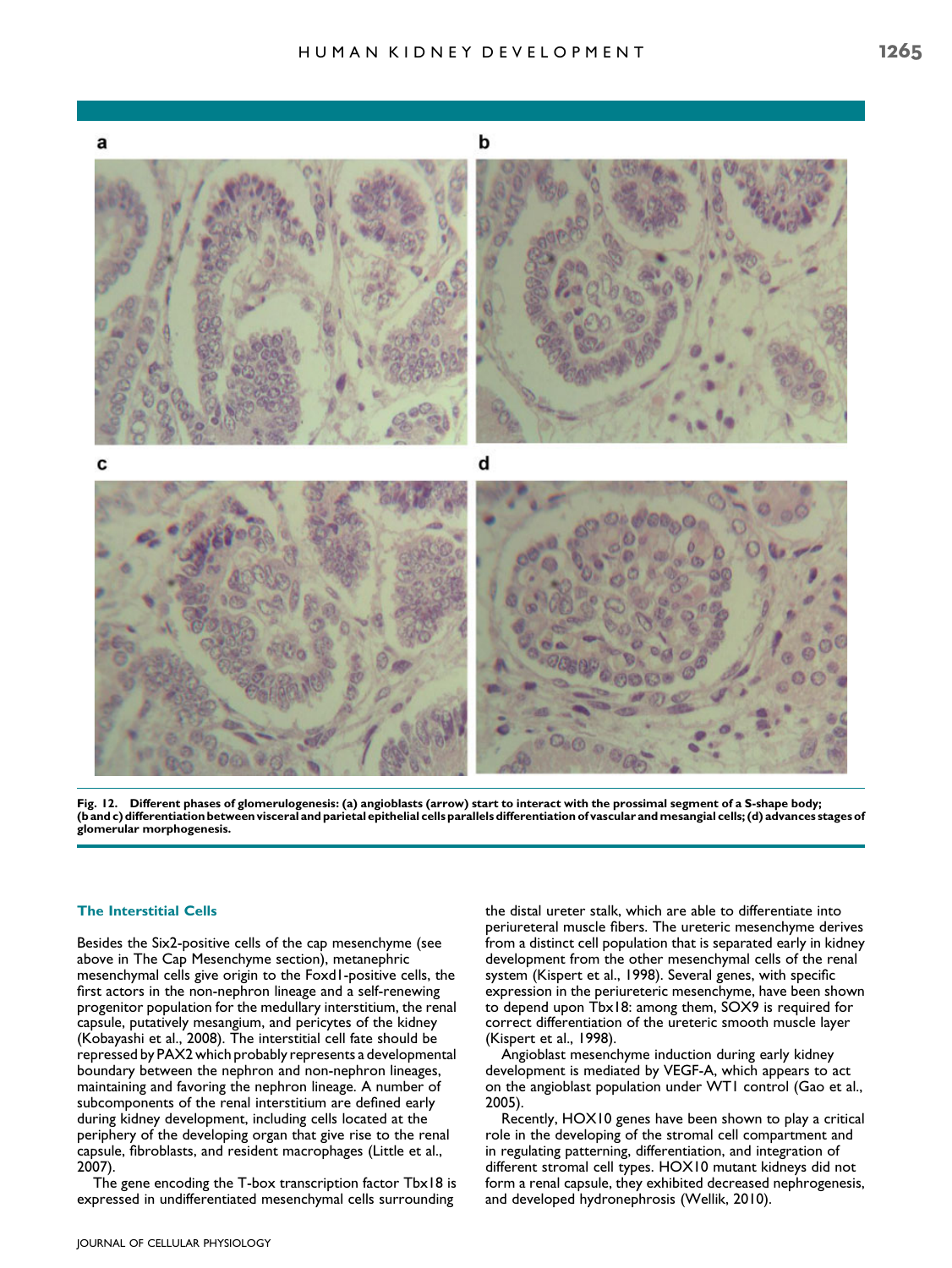

Fig. 13. Organization of the S-shaped body intothreesegments: proximal, medial, and distal.

# **Conclusions**

The picture illustrated herein, which deals with the hypothesized sequence of morpho-molecular changes occurring during kidney development, reflects up- and downregulation of genes expressed in the UB epithelial cells, as well as in the metanephric mesenchyme and in stromal cells, during renal development. This complex picture clearly shows that mutations or altered epigenetic modulation in genes expressed during nephrogenesis may compromise ureteric elongation and branching and, subsequently, the process of mesenchymal– epithelial transition. As a consequence, even subtle changes in the complex reciprocal interactions between all these cell types may have severe consequences on the ultimate development of the human kidney. Complex correlations between morphological and molecular events starting with the origin of the UB and its branching into the metanephric mesenchyme, and ending with the maturation of nephrons, have been reported in different animal species. However, more studies must be carried out on humans, to verify if the outcome in humans parallels that previously described in other species at the morphological, immunohistochemical, and molecular levels. Marked differences observed among different species in the origin and duration of nephrogenesis suggest that morphological and molecular events may be different. Future contributions are needed to better understand the nature of events culminating in the formation of the mature metanephros in humans. In particular, knowledge concerning the intimate mechanisms underlying patterning of nephron precursors of distinct kidney must improve in the next few years to link top basic research to clinical settings, namely for prevention of acute kidney injury and end-stage renal disease.

### Acknowledgments

The authors wish to thank Prof. Alessandro Riva, Professor Emeritus of the University of Cagliari and Prof. Boweedin Van Damme, Professor Emeritus of The Catholic University of Leuven for their invaluable critical suggestions.

## Literature Cited

Abe T, Fleming PA, Masuya M, Minamiguchi H, Ebihara Y, Drake CJ, Ogawaa M. 2005. Granulocyte/macrophage origin of glomerular mesangial cells. Int J Hematol 82:115–118. Bard JBL, McConnell JE, Davies JA. 1994. Towards a genetic basis for kidney development.

- Barnes JD, Crosby JL, Jones CM, Wright CV, Hogan BL. 1994. Embryonic expression of Lim1, the mouse homolog of Xenopus Xlim1, suggests a role in lateral mesoderm differentiation and neurogenesis. Dev Biol 161:168–178.
- Basson MA, Akbulut S, Watson-Johnson J, Simon R, Carroll TJ, Shakya R, Gross I, Martin GR, Lufkin T, McMahon AP, Wilson PD, Constantini FD, Mason IJ, Licht JD. 2005. Sprouty 1 is a<br>critical regulator of GDNF/RET-mediated kidney induction. Dev Cell 8:229–239.<br>Batchelder CA, Chang C, Lee I, Matsell DG, Yoder MC, T
- the Rhesus monkey (Macaca mulatta) and directed differentiation of human embryonic stem cells towards kidney precursors. Differentiation 78:45–56. Benedetti EL, Marinozzi V. 1958. Sulla fine struttura del tessuto intercapillare nel glomerulo di
- Malpighi. Rass Fisiopat Clin 30:1–10.
- Benetti E, Artifoni L, Salviati L, Pinello L, Perrotta S, Zuffardi O, Zacchello G, Murer L. 2007. Renal hypoplasia without optic coloboma associated with PAX2 gene deletion. Nephrol Dial Transplant 22:2076–2078.
- Bertram JF, Douglas-Denton RN, Diouf B, Hughson MD, Hoy WE. 2011. Human nephron number: implications for health and disease. Pediatr Nephrol 26:1529–1533. Bowman W. 1842. On the structure and use of the malpighian bodies of the kidney with
- observations on circulation through that gland. Philos Trans R Soc Lond 57:132. Boyle S, Misfeldt A, Chandler KJ, Deal KK, Southard-Smith EM, Mortlock DP, Baldwin HS, de Caestecker M. 2008. Fate mapping using Cited1-CreERT2 mice demonstrates that the
- cap mesenchyme contains self-renewing progenitor cells and gives rise exclusively to nephronic epithelia. Dev Biol 313:234–245. Brophy PD, Ostrom L, Lang KM, Dressler GR. 2001. Regulation of ureteric bud outgrowth by
- Pax2-dependent activation of the glial derived neurotrophic factor gene. Development 128:4747–4756.
- Brunskill EW, Aronow BJ, Georgas K, Rumballe B, Valerius MT, Aronow J, Kaimal V, Jegga AG, Grimmond S, McMahon AP, Patterson LT, Little MH, Potter SS. 2008. Atlas of gene expression in the developing kidney at microanatomic resolution. Dev Cell 15:781– 791.
- Carroll TJ, Park JS, Hayashi S, Majumdar A, McMahon AP. 2005. Wnt9b plays a central role in the regulation of mesenchymal to epithelial transitions underlying organogenesis of the
- mammalian urogenital system. Dev Cell 9:283–292. Challen GA, Martinez G, Davis MJ, Taylor DF, Crowe M, Teasdale RD, Grimmond SM, Little MH. 2004. Identifying the molecular phenotype of renal progenitor cells. J Am Soc Nephrol 15:2344–2357.
- Cohen T, Loutochin O, Amin M, Capolicchio JP, Goodyer P, Jednak R. 2007. PAX2 is reactivated in urinary tract obstruction and partially protects collecting duct cells from
- programmed cell death. Am J Physiol Renal Physiol 292 F:1267–1273. Constantini F. 2006. Renal branching morphogenesis: Concepts, questions and recent advances. Differentiation 74:402–421.
- Constantini F, Kopan R. 2010. Patterning a complex organ: Branching morphogenesis and nephron segmentation in kidney development. Dev Cell 18:698–712.
- Davies JA, Perera A, Walker C. 1999. Mechanisms of epithelial development and neoplasia in the metanephric kidney. Int | Dev Biol 43:473-478.
- Dressler GR. 2006. The cellular basis of kidney development. Annu Rev Cell Dev Biol 22:509– 529.
- Dressler GR. 2008. Epigenetics, development, and the kidney. J Am Soc Nephrol 19:2060– 2067.
- Dressler GR. 2009. Advances in early kidney specification, development and patterning. Development 136:3863–3874.
- Dressler GR, Douglass EC. 1992. Pax-2 is a DNA-binding protein expressed in embryonic kidney and Wilms tumor. Proc Natl Acad Sci USA 89:1179-1183.
- Dressler GR, Deutsch U, Chowdhury K, Nornes HO, Gruss P. 1990. Pax2, a new murine paired-box containing gene and its expression in the developing excretory system. Development 109:787–795.
- Drummond I, Vasilyev A. 2010. Epithelial cell movements during tubulogenesis. 11th International Workshop on Developmental Nephrology, New York, Oral Presentation Abstract O-44, p 47.
- Dudley AT, Lyons KM, Robertson FJ. 1995. A requirement for bone morphogenic protein-7 during development of the mammarian kidney and eye. Genes Dev 9:2795–2807.
- Dudley AT, Godin RE, Robertson EJ. 1999. Interaction between FGF and BMP signalin pathways regulates development of metanephric mesenchyme. Genes Dev 13:1601–1613.
- Eccles MR, He S, Legge M, Kumar R, Fox J, Zhou C, French M, Tsai RWS. 2002. PAX genes in development and disease: The role of PAX2 in urogenital tract development. Int J Dev Biol 46:535–544.
- El-Dahr S, McLoughlin N, Wang F. 2010. Epigenetic control of nephron differentiation. 11th International Workshop on Developmental Nephrology, New York, Oral Presentation Abstract O-42, p 45.
- Faa G, Gerosa C, Fanni D, Nemolato S, Locci A, Cabras T, Marinelli V, Puddu M, Zaffanello M, Monga G, Fanos V. 2010. Marked interindividual variability in renal maturation of preterm infants: Lessons from autopsy. J Matern Fetal Neonatal Med 23:129–133.
- Faa G, Gerosa C, Fanni D, Nemolato S, Marinelli V, Locci A, Senes G, Mais V, Van Eyken P, Iacovidou N, Monga G, Fanos V. 2011. CD10 in the developing human kidney: Immunoreactivity and possible role in renal embryogenesis. J Matern Fetal Neonatal Med
- (in press). Fanni D, Fanos V, Monga G, Gerosa C, Locci A, Nemolato S, Van Eyken P, Faa G. 2011. Expression of WT1 during normal human kidney development. J Matern Fetal Neonatal Med (Suppl 2): 45–48.
- Fanos V, Puddu M, Reali A, Atzei A, Zaffanello M. 2010. Perinatal nutrient restriction reduces nephron endowment increasing renal morbidity in adulthood: a review. Early Hum Dev 1:37–42.
- Fanos V. 2011. Cells, the tree, medicines and the tailor. Curr Pharm Design (in press).
- Farquhar MG, Palade GE. 1962. Functional evidence for the existence of a third cell renal glomerulus. Phagocytosis and filtration residues by a distinctive ''third'' cell. J Cell Biol 13:55–87.
- Fonseca Ferraz ML, Dos Santos AM, Cavellani CL, Rossi RC, Correa RR, Dos Reis MA, de Paula Antunes Teixeira V, da Cunha Castro EC. 2008. Histochemical and immunohistochemical study of the glomerular development in human fetuses. Pediatr Nephrol 23:257–262.
- Gai Z, Zhou G, Itoh S, Morimoto Y, Tanishima H, Hatamura I, Uetani K, Ito M, Muragaki Y. 2009. Trps1 functions downstream of Bmp7 in kidney development. J Am Soc Nephrol 20:2403–2411.
- Gao X, Chen X, Taglienti M, Rumballe B, Little MH, Kreidberg JA. 2005. Angioblast mesenchyme induction of early kidney development in mediated by WT1 and Vegfa. Development 132:5437–5449.
- Georgas K, Rumballe B, Valerius MT, Chiu HS, Thiagarajan RD, Lesieur E, Aronow BJ, Brunskill EW, Combes AN, Tang D, Taylor D, Grimmond SM, Potter SS, McMahon AP, Little MH. 2009. Analysis of early nephron patterning reveals a role for distal RV

Mech Dev 48:3-11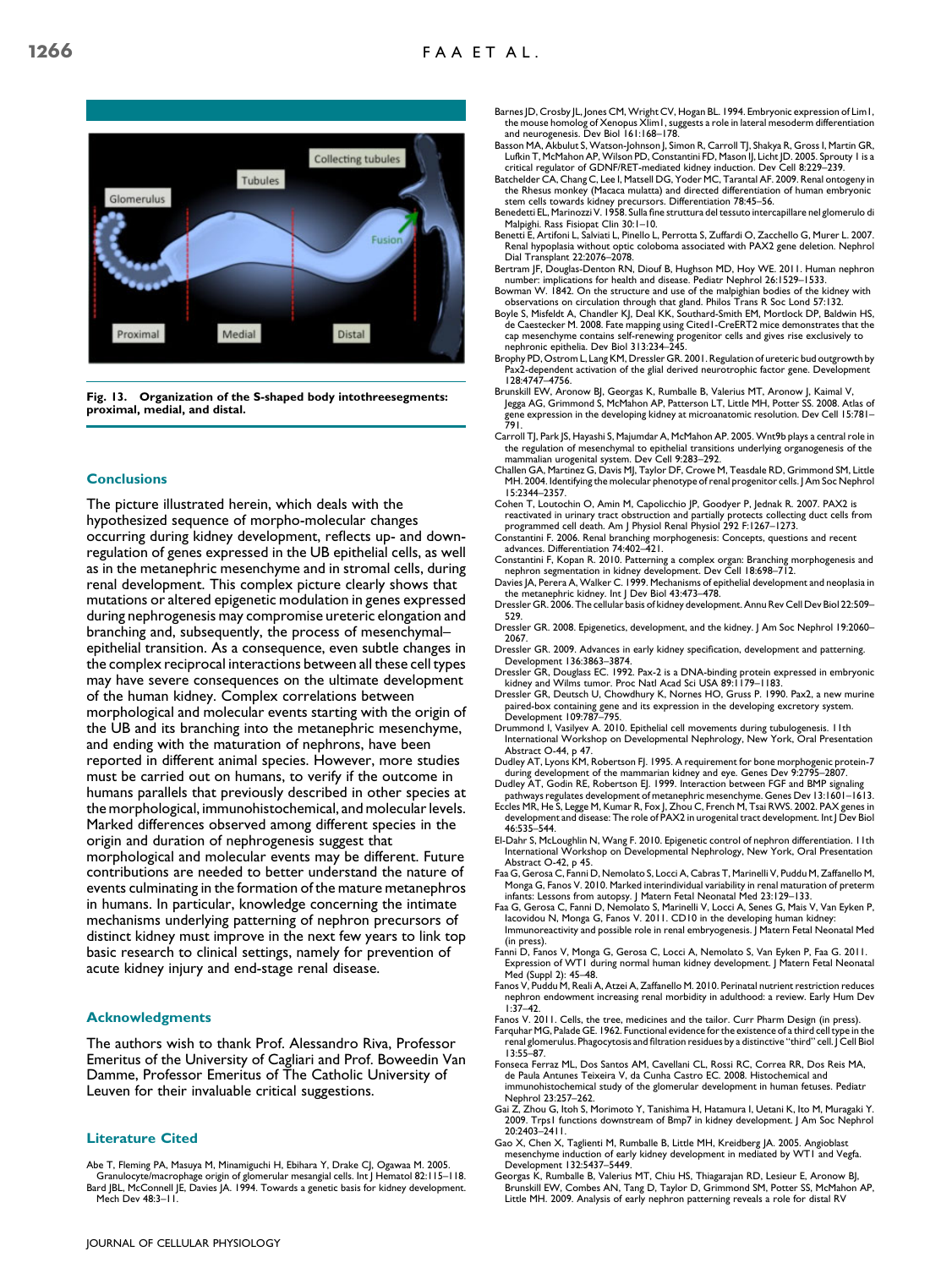proliferation in fusion to the ureteric tip via a cap mesenchyme-derived connecting segment. Dev Biol 332:273–286.

- Gerosa C, Fanni D, Nemolato S, Locci A, Marinelli V, Cabras T, Messana I, Castagnola M, Monga G, Fanos V, Faa G. 2010. Thymosin beta-10 expression in developing human kidney. J Matern Fetal Neonatal Med 3:125–128.
- Gerosa C, Fanos V, Fanni D, Nemolato S, Locci A, Xanthos T, Papalois A, Faa G, Iacovidou N. 2011. Toward nephrogenesis in the pig kidney: the composite tubulo-glomerular nodule. J Matern Fetal Neonatal Med (Suppl 2): 53–55.
- Gilbert T, Cibert C, Moreau E, Géraud G, Merlet-Bénichou C. 1996. Early defect in branching morphogenesis of the ureteric bud in induced nephron deficit. Kidney Int 50: 783–795.
- Golgi C. 1889. Annotazioni intorno all'Istologia dei reni dell'uomo e di altri mammiferi e sull'istogenesi dei canalicoli oriniferi''. Rend R Acad Lincei 5:545–557.
- Grieshammer U, Cebrian C, Hagan R, Meyers F, Herzlinger D, Martin GR. 2005. FGF8 is required for cell survival at distinct stages of nephrogenesis and for regulation of gene expression in nascent nephrons. Development 132:3847–3857.
- Grote D, Souabni A, Busslinger M, Bouchard M. 2006. Pax 2/8-regulated Gata 3 expression is necessary for morphogenesis and guidance of the nephric duct in the developing kidney. Development 133:53–61.
- Gruenwald P, Popper H. 1940. The histogenesis and physiology of the renal glomerulus in early postnatal life. J Urol 43:452–466.
- Hains D, Sims-Lucas S, Kish K, Saha M, McHugh K, Bates CM. 2008. Role of fibroblast growth factor receptor 2 in kidney mesenchyme. Pediatr Res 64:592–598.
- Hall BV. 1956. Observations on the organization development and ultra microsco structure of the capillaries of the renal glomerulus. Am J Pathol 32:646–647.
- Hartwig S, Ho J, Pandey P, Maclsaac K, Taglienti M, Xiang M, Alterovitz G, Ramoni M, Fraenkel E, Kreidberg A. 2010. Genomic characterization of Wilms' tumor suppressor 1 targets in nephron progenitor cells during kidney development. Development 137:1189–1203.
- Harvey SJ, Jarad G, Cunningham J, Goldberg S, Schermer B, Harfe BD, McManus MT, Benzing T, Miner JH. 2008. Podocyte-specific deletion of dicer alters cytoskeletal dynamics and causes glomerular disease. J Am Soc Nephrol 19:2150–2158.
- Herring R. 1900. The development of the malpighian bodies of the kidney and its relation to pathological changes which occur in them. J Path Bacteriol 6:459–474.
- Ho J, Ng KH, Rosen S, Dostal A, Gregory RI, Kreidberg JA. 2008. Podocyte-specific loss of functional microRNAs leads to rapid glomerular and tubular injury. J Am Soc Nephrol 19:2159–2169.
- Ho J, Pandey P, Schatton T, Khalid M, Frank M, Hartwig S, Kreidberg J. 2010. The proapoptotic protein BIM is a microRNA target affecting the maintenance of kidney<br>progenitor cells. I I th International Workshop on Developmental Nephrology New York,<br>Oral Presentation Abstract P-5, page 56.
- Holthofer H, Sainio K, Miettinen A. 1995. The glomerular mesangium: Studies of its developmental origin and markers in vivo and in vitro. APMIS 103:354–366.
- Hopkins C, Ineson J, Little M. 2010. Functional conversion of the human kidney epithelial cells to renal progenitors requires more than generalized epigenetic destabilization. 11th International Workshop on Developmental Nephrology, New York, Oral Presentation Abstract P-6, p 57. Jain S. 2009. The many faces of RET dysfunction in kidney. Organogenesis 5:177–190.
- 
- Kazama I, Mahoney Z, Miner HJ, Graf D, Economides AN, Kreidberg JA. 2008. Podocyte-<br>derived BMP-7 is critical for nephron development. J Am Soc Nephrol 19:2181–2191.<br>Kispert A, Vainio S, McMahon AP. 1998. Wnt-4 is a mesenc transformation of metanephric mesenchyme in the developing kidney. Development
- 123:4223–4234. Kobayashi A, Valerius MT, Mugford JW, Carroll TJ, Self M, Oliver G, McMahon AP. 2008. Six2
- defines and regulates a multipotent self-renewing nephron progenitor population throughout mammalian kidney development. Cell Stem Cell 3:169-181
- Kreidberg JA. 2010. WT1 and kidney progenitor cells. Organogenesis 6:61–70. Kreidberg JA, Hartwig S. 2008.Wilms' tumor 1: A riddle wrapped in a mystery inside a kidney.
- Kidney Int 74:411–412. Kreidberg JA, Sariola H, Loring JM, Maeda M, Pelletier J, Housman D, Jaenisch R. 1993.WT1 is required for early kidney development. Cell 74:679–691.
- Kurtz SM. 1958. The electron microscopy of the developing human renal glomerulus. Exp
- Cell Res 14:355–367. Kuure S, Cebrian C, Machingo Q, Lu BC, Chi X, Hyink D, D'Agati V, Gurniak C, Witke W, Costantini F. 2010. Actin depolymerizing factors Cofilin1 and Destrin are required for ureteric bud branching morphogenesis. PloS Genet 6:e1001176.
- Lazorthes-Herland A. 1961. Etude embryologique du glomérule rénal. Thesis at the University of Toulouse 1-50.
- Lelongt B, Trugnan G, Murphy G, Ronco PM. 1997. Matrix metalloproteinases MMP2 and MMP9 are produced in early stages of kidney morphogenesis but only MMP9 is required for renal organogenesis in vitro. J Cell Biol 136:1363–1373.
- Li X, Oghi KA, Zhang J, Krones A, Bush KT, Glass CK, Nigam SK, Aggarwal AK, Maas R, Rose<br>DW, Rosenfeld MG. 2003. Eya protein phosphatase activity regulates Six I-Dach-Eya<br>transcriptional effects in mammalian organogenesis.
- JF, Capel B, Chiu HS, Clements D, Cullen-McEwen L, Fleming J, Gilbert T, Houghton D,<br>Kaufman MH, Kleymenova E, Koopman PA, Lewis AG, McMahon AP, Mendelsohn CL,<br>Mitchell EK, Rumballe BA, Sweeney DE, Valerius MT, Yamada G, Y resolution anatomical ontology of the developing murine genitourinary tract. Gene Expr Patterns 7:680–699.
- Lu BC, Cebrian C, Chi X, Kuure S, Kuo R, Bates CM, Arber S, Hassell J, MacNeil L, Hoshi M, Jain S, Asai N, Takahashi M, Schmidt-Ott KM, Barasch J, D'Agati V, Costantini F. 2009. Etv4 and Etv5 are required downstream of GDNF and Ret for kidney branching morphogenesis. Nat Genet 41:1295–1302.
- Luo G, Hofmann C, Bronckers AL, Sohocki M, Bradley A, Karsenty G. 1995. BMP-7 is an inducer of nephrogenesis and is also required for eye development and skeletal patterning. Genes Dev 9:2808–2820.
- Luyckx VA, Brenner BM. 2010. The clinical importance of nephron mass. J Am Soc Nephrol 21:898–910.
- Majumdar A, Vainio S, Kispert A, McMahon AP. 2003. Wnt11 and Ret/Gdnf pathways cooperate in regulating ureteric branching during metanephric kidney development. Development 130:3175–3185.
- Masuya M, Drake CJ, Fleming PA, Reilly CM, Zeng H, Hill WD, Martin-Studdard A Ogawa M. 2003. Hematopoietic origin of glomerular mesangial cells. Blood 101:2215– 2218.
- McMahon AP, Aronow BJ, Davidson DR, Davies JA, Gaido KW, Grimmond S, Lessard JL,<br>Little MH, Potter SS, Wilder EL, Zhang P. GUDMAP project. 2008. GUDMAP: The<br>genitourinary developmental molecular anatomy project. J Am Soc N
- Metsuyanim S, Harari-Steinberg O, Buzhor E, Omer D, Pode-Shakked N, Ben-Hur H, Schneider D, Dekel B. 2009. Expression of stem cell markers in the human fetal kidney. PloS One 4:1–15.
- Michos O, Cebrian C, Hyink D, Grieshamer U, Williams L, D'Agati V, Licht JD, Martin GR, Costantini F. 2010. Kidney development in the absence of Gdnf and Spry1 requires Fgf10. PloS Genet 6:e1000809.
- Montaldo G, Murri C. 1958. Rilievi sullo sviluppo del glomerulo renale in particolare sulla formazione della parete del capillare glomico, nell'uomo. Biol Lat 11:148–161.
- Moritz KM, Wintour EM, Black MJ, Bertram JF, Caruana G. 2008. Factors influencing mammalian kidney development: implications for health in adult life. Adv Anat Embryol Cell Biol 196:1–78.
- Mühle A, Mühle C, Amann K, Dotsch J, Nusken K-D, Boltze J, Schneider H. 2010. No juvenile arterial hypertension in sheep multiples despite reduced nephron numbers. Pediatr Nephrol 25:1653–1661.
- Nishinakamura R. 2003. Kidney development conserved over species: Essential role of Sall1. Semin Cell Dev Biol 14:241-247.
- Nishinakamura R. 2008. Stem cells in the embryonic kidney. Kidney Int 73:913–917. Nishinakamura R, Takasato M. 2005. Essential roles of Sall1 in kidney development. Kidney Int
- 68:1948–1950.
- Noel R, Pigeaud M. 1932. Sur le développement du flocule glomérulaire dans le rein foetal. Bull Histol Appl Physiol Pathol Tech Microsc 9:302–312. O'Rahilly R, Muecke EC. 1972. The timing and sequence of events in the development of the
- human urinary system during the embryonic period proper. Z Anat Entw-Gesch 138:99– 109.
- Osafune K, Takasato M, Kispert A, Asashima M, Nishinakamura R. 2006. Identification of multipotent progenitors in the embryonic mouse kidney by a novel colony-forming assay. Development 133:151–161.
- Ostrom L, Tang MJ, Gruss P, Dressler GR. 2000. Reduced Pax2 gene dosage increases
- apoptosis and slows the progression of renal cystic disease. Dev Biol 219:250–258. Pachnis V, Mankoo B, Constantini F. 1993. Expression of the c-ret proto-oncogene during mouse embryogenesis. Development 119:1005–1017.
- Park S, Valerius MT, McMahon AP. 2007. Wnt/β-catenin signaling regulates nephron<br>induction during mouse kidney development. Development 134:2533–2539.
- Perantoni AO, Dove LF, Karavanova I. 1995. Basic fibroblast growth factor can mediate the early inductive events in renal development. Proc Natl Acad Sci USA 92:4696–4700. Perantoni AO, Timofeeva O, Naillat F, Richman C, Pajni-Underwood S, Wilson C, Vainio S,
- Dove LF, Lewandoski M. 2005. Inactivation of FGF8 in early mesoderm reveals an essential role in kidney development. Development 132:3859–3871. Pichel GJ, Shen L, Sheng HZ, Granholm A-C, Drago J, Grinberg A, Lee EJ, Huang SP, Saarma M,
- Hoffer BJ, Sariola H, Westphal H. 1996. Defects in enteric innervation and kidney development in mice lacking GDNF. Nature 382:73–76.
- Plecineanu O, Harari-Steinberg O, Dekel B. 2010. Concise review: Kidney stem/progenitor cells: differentiate, sort out or reprogram? Stem Cell 28:1649–1660.
- Poladia DP, Kish K, Kutay B, Hains D, Kegg H, Zhao H, Bates CM. 2006. Role of fibroblast growth factor receptors 1 and 2 in the metanephric mesenchyme. Dev Biol 291:325–339. Puddu M, Fanos V, Podda F, Zaffanello M. 2009. The kidney from prenatal to adult life:
- Perinatal programming and reduction of number of nephrons during development. Am | Nephrol 30:162–170.
- Reidy KJ, Rosenblum ND. 2009. Cell and molecular biology of kidney development. Semin Nephrol 29:321–337.
- Reidy K, Tufro A. 2011. Semaphorins in kidney development and disease: modulators of ureteric bud branching, vascular morphogenesis, and podocyte-endothelial crosstalk. Pediatr Nephrol 26:1407–1412.
- Reidy KJ, Villegas G, Teichman J, Veron D, Shen W, Jimenez J, Thomas D, Tufro A. 2009. Semaphorin3a regulates endothelial cell number and podocyte differentiation during<br>glomerular development. Development 136:3979–3989.<br>Rodríguez MM, Gómez AH, Abitbol CL, Chandar JJ, Duara S, Zilleruelo GE. 2004.
- Histomorphometric analysis of postnatal glomerulogenesis in extremely preterm infants. Pediatr Dev Pathol 7:17–25.
- Rosenblum ND. 2008. Developmental biology of the human kidney. Semin Fetal Neonatal Med 13:125–132.
- Rumballe B, Georgas K, Wilkinson L, Little M. 2010. Molecular anatomy of the kidney: What have we learned from gene expression and functional genomics? Pediatr Nephrol 25:1005-1016.
- Saifudeen Z, Dipp S, Stefkova J, Yao X, Lookabaugh S, El-Dahr SS. 2009. P53 regulates metanephric development. J Am Soc Nephrol 20:2328–2337. Sainio K, Suvanto P, Davies JA, Wartiovaara J, Wartiovaara K, Saarma M, Arumae U, Meng X,
- Lindhal M, Pachnis V, Sariola H. 1997. Glial cell-line derived neurotrophic factor is required
- for bud initiation for ureteric epithelium. Development 124:4077–4087. Sanchez MP, Silos SI, Frisen J, He B, Lira SA, Barbacid M. 1996. Renal agenesis and the absence of enteric neurons in mice lacking GDNF. Nature 382:70–73.
- Sariola H. 2002. Nephron induction revisited: From caps to condensates. Curr Opin Nephrol Hypertens 11:17–21.
- Schedl A, Reginensi A, Clarkson M, Lu B. 2010. Role of SOX genes during kidney development. 11th International Workshop on Developmental Nephrology, New York, Oral Presentation Abstract O-30.
- Schmidt-Ott KM, Yang J, Chen X, Wang H, Paragas N, Mori K, Li JY, Lu B, Costantini F, Schiffer M, Bottinger E, Barasch J. 2005. Novel regulators of kidney development from the tips of the ureteric bud. Am Soc Nephrol 16:1993–2002.
- Self M, Lagutin OV, Bowling B, Hendrix J, Cai Y, Dressler GR, Oliver G. 2006. Six2 is required for suppression of nephrogenesis and progenitor renewal in the developing kidney. EMBO J 25:5214–5228.
- Shi S, Yu L, Chiu C, Sun Y, Chen J, Khitrov G, Merkenschlager M, Holzman LB, Zhang W, Mundel P, Bottinger EP. 2008. Podocyte-selective deletion of dicer induces proteinuria and glomerulosclerosis. J Am Soc Nephrol 19:2159–2169.
- Short KM, Hodson MJ, Smyth IM. 2010. Tomographic quantification of branching morphogenesis and renal development. Kidney Int 77:1132–1139.
- Simeoni U, Ligi I, Buffat C, Boubred F. 2011. Adverse consequences of accelerated neonatal growth: Cardiovascular and renal issues. Pediatr Nephrol 26:493–508.
- Singh RR, Moritz KM, Bertram JF, Cullen-McEwen LA. 2007. Effects of dexamethasone exposure on rat metanephric development: In vitro and in vivo studies. Am J Physiol Renal Physiol 293:F548–F554.
- Song R, Spera M, Garrett C, Yosypiv IV. 2010. Angiotensin II-induced activation of c-Ret signaling is critical in ureteric bud branching morphogenesis. Mech Dev 127:21–27.
- Song R, Van Buren T, Yosypiv IV. 2010. Histone deacetylases are critical regulators of the renin-angiotensin system during ureteric bud branching morphogenesis. Pediatr Res 67:573–578.